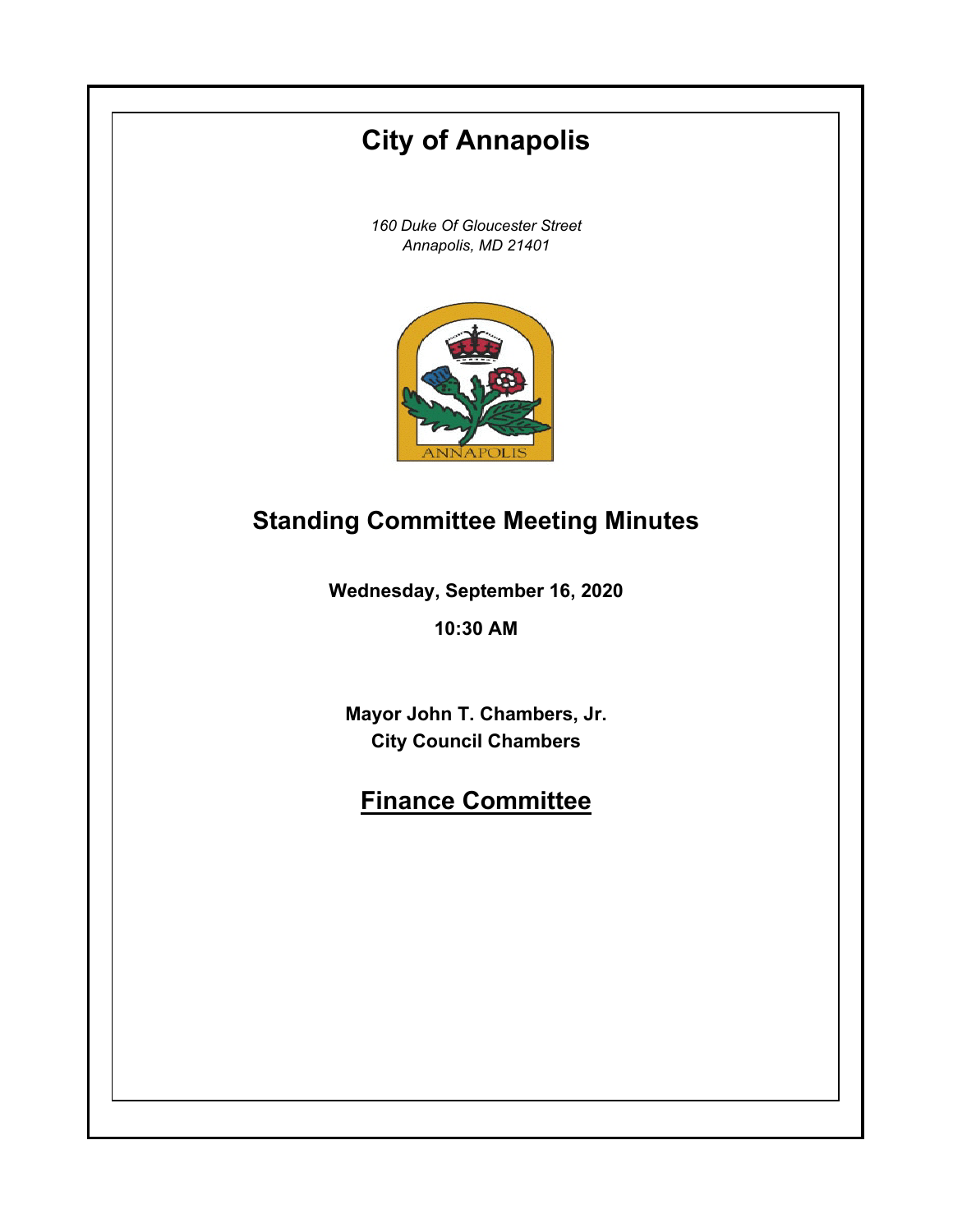## 1. Call To Order

**Chairman Arnett called the meeting to order at 10:32 a.m.**

2. Roll Call

**Present:** 3 - Alderman Arnett, Alderman Paone and Alderwoman Finlayson

3. Approval of Agenda (any changes to the agenda should be made here)

Add discussion of what to do if a Council member loses internet, Update from FAC, and SA-11-21.

**Alderwoman Finlayson moved to adopt the Regular Meeting Agenda as amended to add: A discussion of what to do if a Council member loses internet, Update from FAC, and SA-11-21. Seconded. A roll call vote was taken. The motion CARRIED by the following vote:**

**Aye:** 3 - Alderman Arnett, Alderman Paone and Alderwoman Finlayson

- 4. Business before Committee
	- **a. Approval of Minutes**

[FC09.02.20](http://annapolismd.legistar.com/gateway.aspx?m=l&id=/matter.aspx?key=4936) Approval of Minutes for the Regular Meeting

**Alderman Paone moved to approve Finance Committee minutes FC09.20.20. Seconded. A roll call vote was taken. The motion CARRIED by the following vote:**

**Aye:** 3 - Alderman Arnett, Alderman Paone and Alderwoman Finlayson

#### **b. Supplemental Appropriations**

Deputy Police Chief Herman, Mayor's Chief of Staff Smith,

## [SA-6-21](http://annapolismd.legistar.com/gateway.aspx?m=l&id=/matter.aspx?key=4896) Mayor's Office

Revenue: State Operating Grant - Crime Control and Prevention (\$55,337.00) Expenditure: State Operating Expense - Crime Control and Prevention (\$55,337.00)

Amendment

Equal Cooperation with the Police Department and the Mayor's Office with the hiring process.

**Alderwoman Finlayson moved to amend SA-6-21 as follows: Amendment Equal Cooperation with the Police Department and the Mayor's Office with the hiring process. recommend favorably. Seconded. A roll call vote was taken. The motion CARRIED by the following vote:**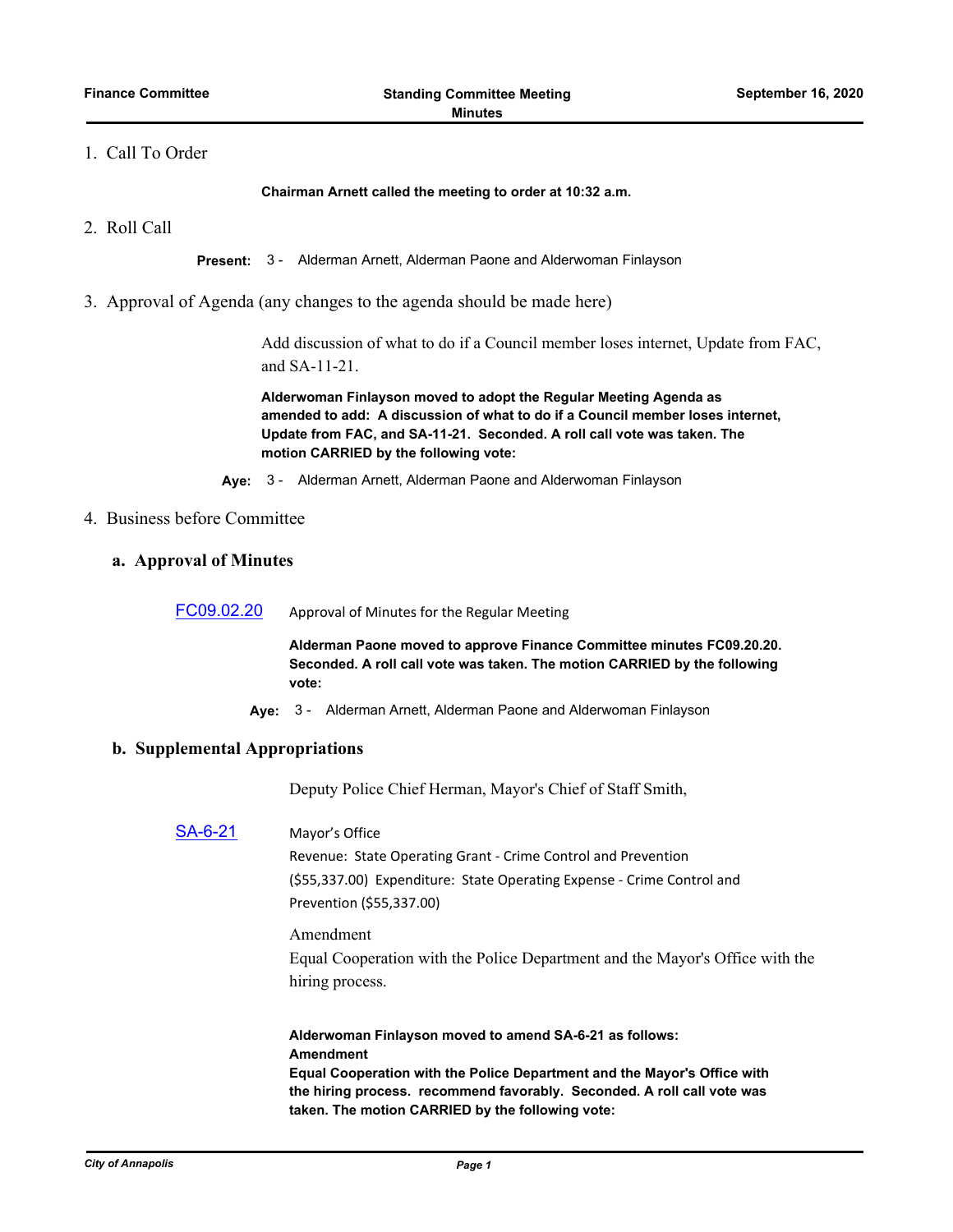**Aye:** 3 - Alderman Arnett, Alderman Paone and Alderwoman Finlayson

Mayor's Chief of Staff Smith, African American Community Specialist Ajayi, Assistant City Attorney Leonard, Police Chief Jackson, City Manager Jarrell, Alderman Gay, Finance Director Dickinson, Public Engagement and Community Relations Rowel, were present and answered question from the committee. Alderwoman Finlayson would like to be added to the Planning Committee.

### **Alderman Paone moved to recommend SA-6-21 with amendments. Seconded. A roll call vote was taken. The motion CARRIED by the following vote:**

- **Aye:** 3 Alderman Arnett, Alderman Paone and Alderwoman Finlayson
- [SA-11-21](http://annapolismd.legistar.com/gateway.aspx?m=l&id=/matter.aspx?key=4941) Mayor's Office Source of Surplus Funds: Forward Brewing Revenue: Miscellaneous (\$1,187.00) Expenditure: Supplies and Other (\$1,187.00)

Mayor's Chief of Staff Smith was present and answered questions from the committee.

#### **Alderman Paone moved to recommend favorably. Seconded. A roll call vote was taken. The motion CARRIED by the following vote:**

- **Aye:** 3 Alderman Arnett, Alderman Paone and Alderwoman Finlayson
- **c.** [ID-243-20](http://annapolismd.legistar.com/gateway.aspx?m=l&id=/matter.aspx?key=4937) FY 21 Budget Appropriation Discussion: Police Department

Lt. Miguez, Finance Director Dickinson, Police Chief Jackson, Alderman Gay, Advisor to the Mayor Rowel, and City Manager Jarrell were present and answered questions from the committee.

#### 5. General Discussion

Chairman Arnett, and City Manager Jarrell provided the committee with an update from the Financial Advisory Commission. Alderman Gay, and Finance Director were present and addressed the committee.

Motion to have the Mayor send a letter to the appropriate Federal bodies (ald. Finlayson)

### **Update from the Finance Director**

6. Adjournment